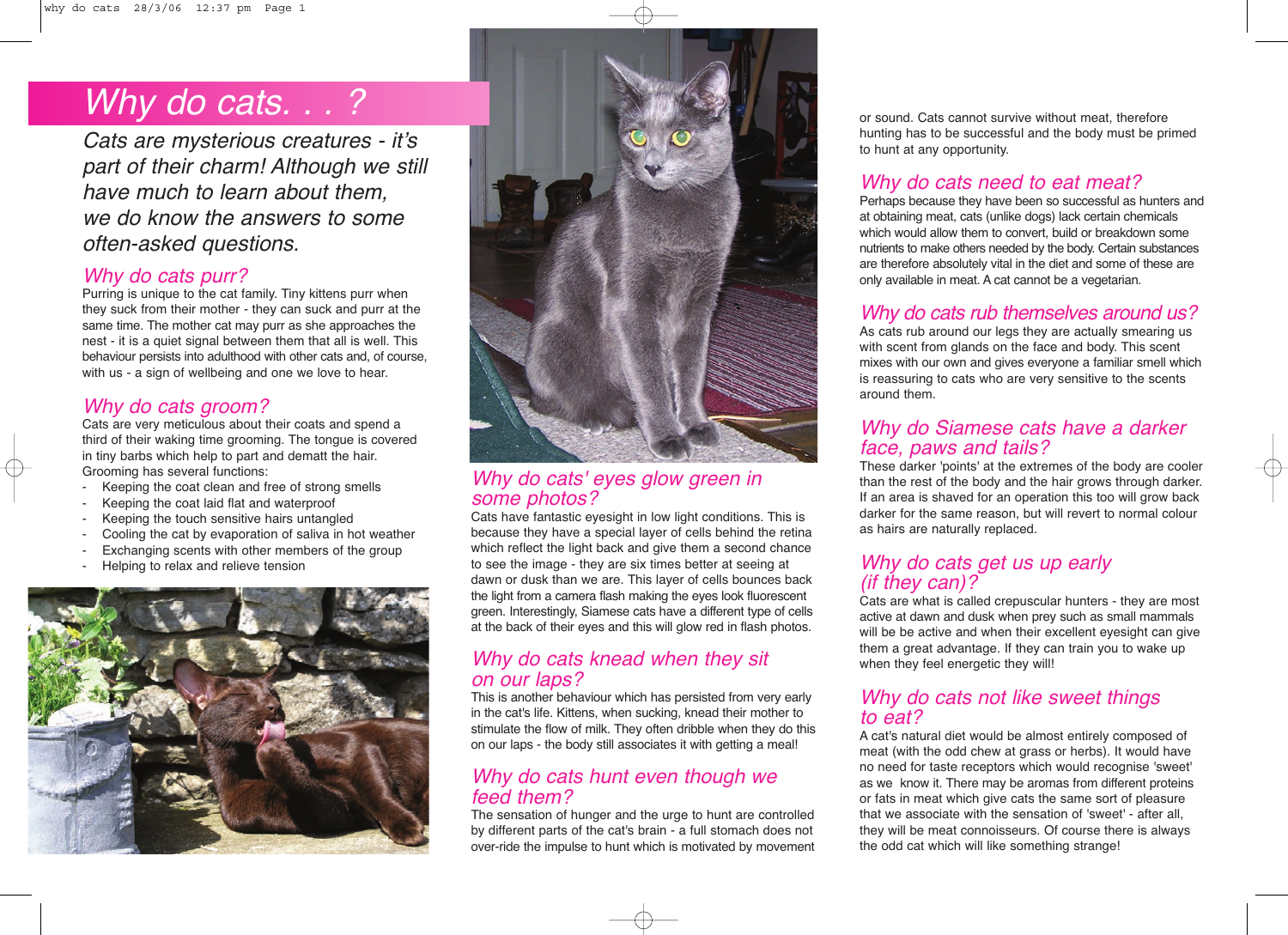# Do you know . . .

# How do you calculate a cat's age?

The often recounted way of comparing a cat's or dog's age with that of a person is to multiply by seven. However, this does not equate very well with the life stages and growth rate of the cat. Here's a way which makes more sense.

The first year of a cat's life can be taken as equivalent to 15 human years. By the time it is 2, a cat can be considered to be the equivalent of a 24 year old person. Thereafter each year can be taken as four human years. eg, a 10 year old would be  $24 + (8 \times 4) = 56$ .

If the cat is lucky enough to live past 16, the years after this can probably be taken to be the equivalent of three human years.

Thus a cat will be middle-aged by the time it is about 8 years old (48).

When your cat is 12 he is equivalent to retirement age (64).

The average lifespan for a cat is around 14 years (72), but many live to 17 (83) and some even to 20 (92) years old.

According to the Guinness World of Records the world's oldest cat is Creme Puff from Texas who was 37 in 2004 work that one out!

# www.fabcats.org

*FAB's full range of Cat Friendly Practice leaflets*

*Bringing your cat to the vet Giving medicine to your cat Feeding a poorly cat Your cat is having an operation Preventing health problems Insuring your cat Choosing a boarding cattery Common household poisons and cats Why do cats..?*

*For more information on cat care* www.fabcats.org

# *The Feline Advisory Bureau (FAB)*

Set up almost 50 years ago, FAB's work now provides essential information for cat owners and expert information for people working with cats such as veterinary surgeons, breeders, cattery owners and rescue centres. Through our feline expert panel (a group of veterinary surgeons funded by FAB to specialise in feline care at UK veterinary universities) FAB has gathered a wealth of information on both common and rare conditions.

We're not just interested in veterinary treatment; our experts understand that a cat's home environment and lifestyle can have a huge influence on its health and well being. FAB is interested in the whole cat! The more owners understand cats and their behaviour the better they will be at spotting problems and giving tlc when a cat needs it most.

For over 400 pages of information on cat care go to FAB's website. We're already helping over 1 million cat owners a year.

**Feline Advisory Bureau** Taeselbury, High Street Tisbury, Wiltshire SP3 6LD T 0870 742 2278 F 01747 871 873 E information@fabcats.org



*Why do cats...?*



*from the Feline Advisory Bureau*





Registered Charity No. 254641